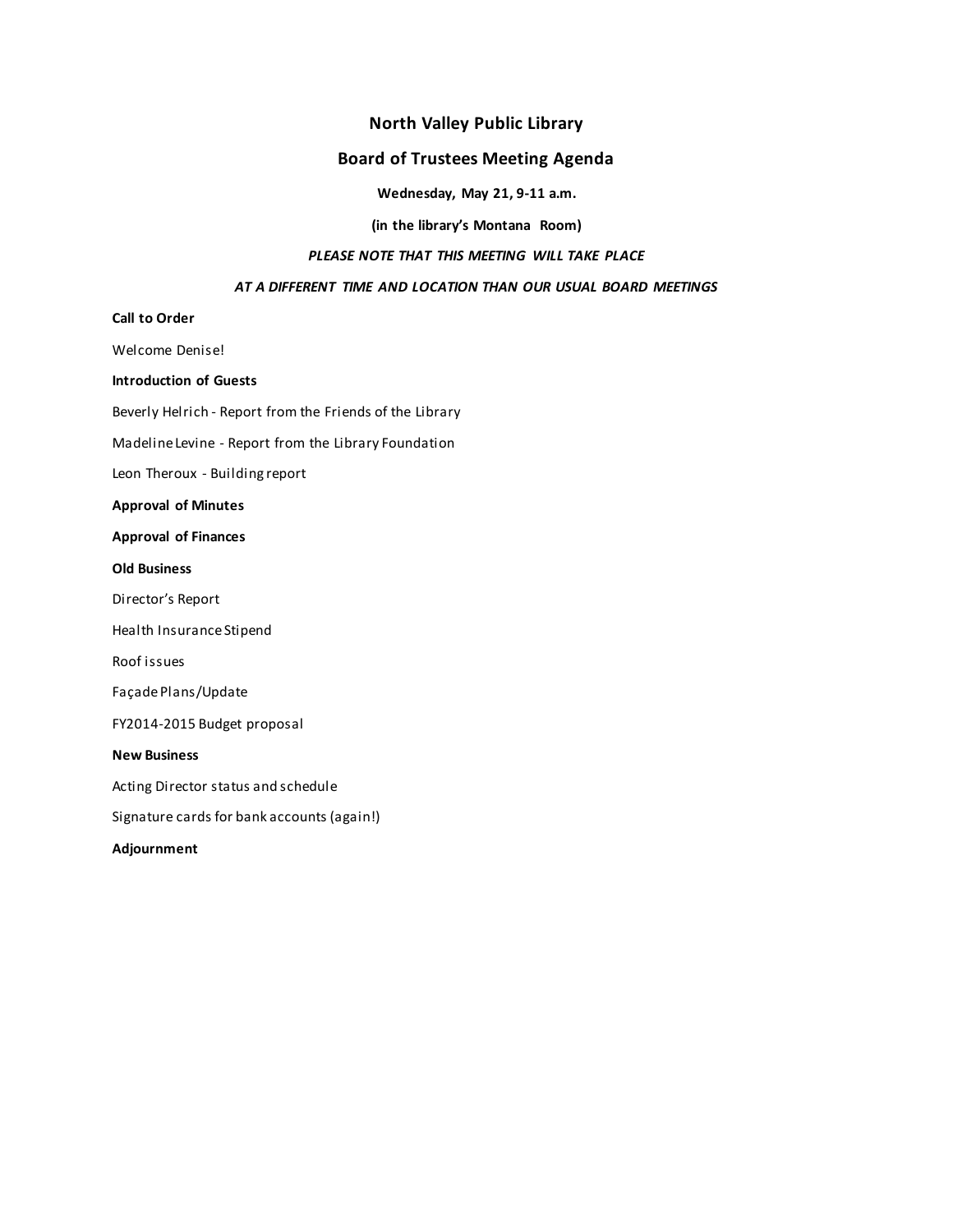North Valley Public Library Board of Trustees Monthly Meeting, May 21, 2014

Minutes

Joanne Charbonneau, Chair Ed Harrison Victoria Howell Alan Sponberg Toba Winston Renee McGrath, Acting Director Denise Ard, Director Guests: Leon Theroux Gary Mosser

The meeting was called to order at 9:00 am.

The first order of business was to welcome Denise Ard, the new NVPL Director to the monthly Board of Trustees meeting.

Guests were introduced. Gary Mosser gave a brief on the demolition project in the employee break room. Mosser stated that he could continue repairing winter damage on an hourly basis or on a bid basis. Gary answered questions about the demolition project, his scope of work on electrical and plumbing work, shelving options, and painting. He stated that he charged \$30 per hour for general labor and \$35 per hour for special skill labor. There was discussion of the gutter heat tape. Mosser stated that the circuit breaker was "probably underrated" for the amount of gutter heat tape and its associated circuit. We need an electrician to check the breaker and wire for this type of circuit application.

Leon presented the building report including an update on smoke detectors and lighting. Mary's office is finished.

Alan reported for the Library Foundation that reports had been submitted on time.

Renee reported for the Friends of the Library that the book sale would be June 7.

Joanne: Motion to approve minutes from last month's meeting. Seconded, approved unanimously with no further discussion.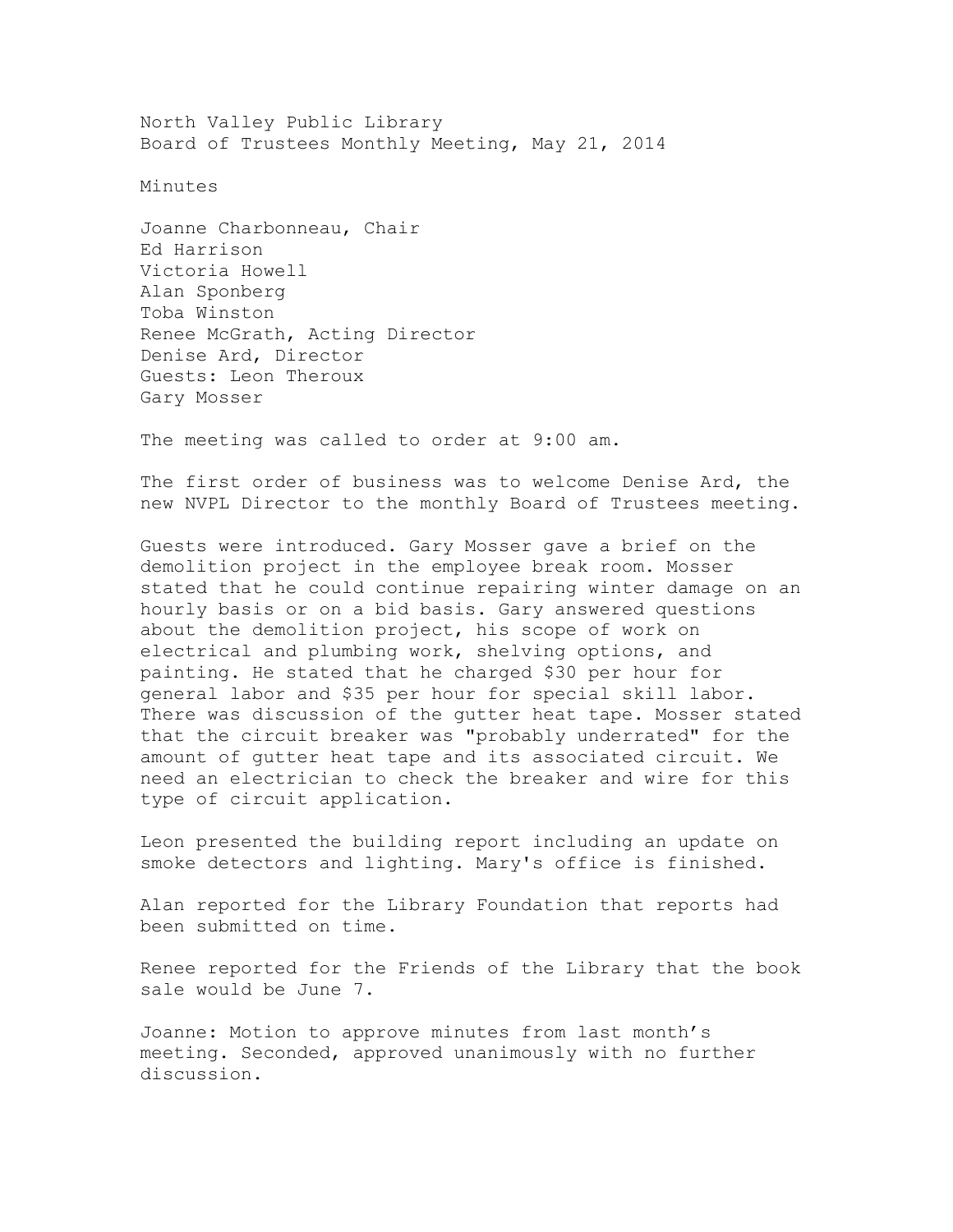There was a brief discussion about the financial reports. Ed: Motion to approve the financial report as presented. Seconded, approved unanimously with no further discussion.

Next there was a discussion of the Health Insurance Stipend. Ed stated that the issue is whether to administer the Health Insurance Stipend as a post tax benefit or to set up an HRA/ HRP. Although payroll taxes must be paid on the HIS as a post tax benefit, there are unknown and undefined costs with administering an HRA/HRP. Alan presented more information about the current indeterminate nature of HRAs/HRPs. The discussion ended with general agreement to continue the Health Insurance Stipend as a post tax benefit. We can revisit this decision as more information about the effects of the Affordable Care Act become available.

The next issue for discussion was the roof issue. Joanne reported very good progress in discussions with the Stevi Cafe, including an agreement on their part to remedy the problem with the grill vent.

Joanne presented an update on painting the building facade. Everyone needs to vote on the color scheme. There was discussion about preparation work prior to painting. Victoria and Toba volunteered to form a subcommittee to spearhead the painting effort. All agreed that prep work needed to be done in June. Funding to come from Building repair and Maintenance budget line.

Next there was some preliminary discussion about next year's budget. Ed presented information that compared NVLP's spending on payroll and benefits with that of nine other libraries in Montana. Alan cautioned that level of service needs to be considered as well as raw data on payroll and benefits. A special Budget meeting was scheduled for 25 June from 3 pm to 5 pm.

Next the Board revisited the question of funding for the painting subcommittee. Joanne: Motion that the painting subcommittee be allowed to spend up to \$2400 for the prep work. Seconded, approved unanimously.

New business: There was general agreement to keep Renee on payroll as a special consultant working limited hours as needed during the transition period for Denise.